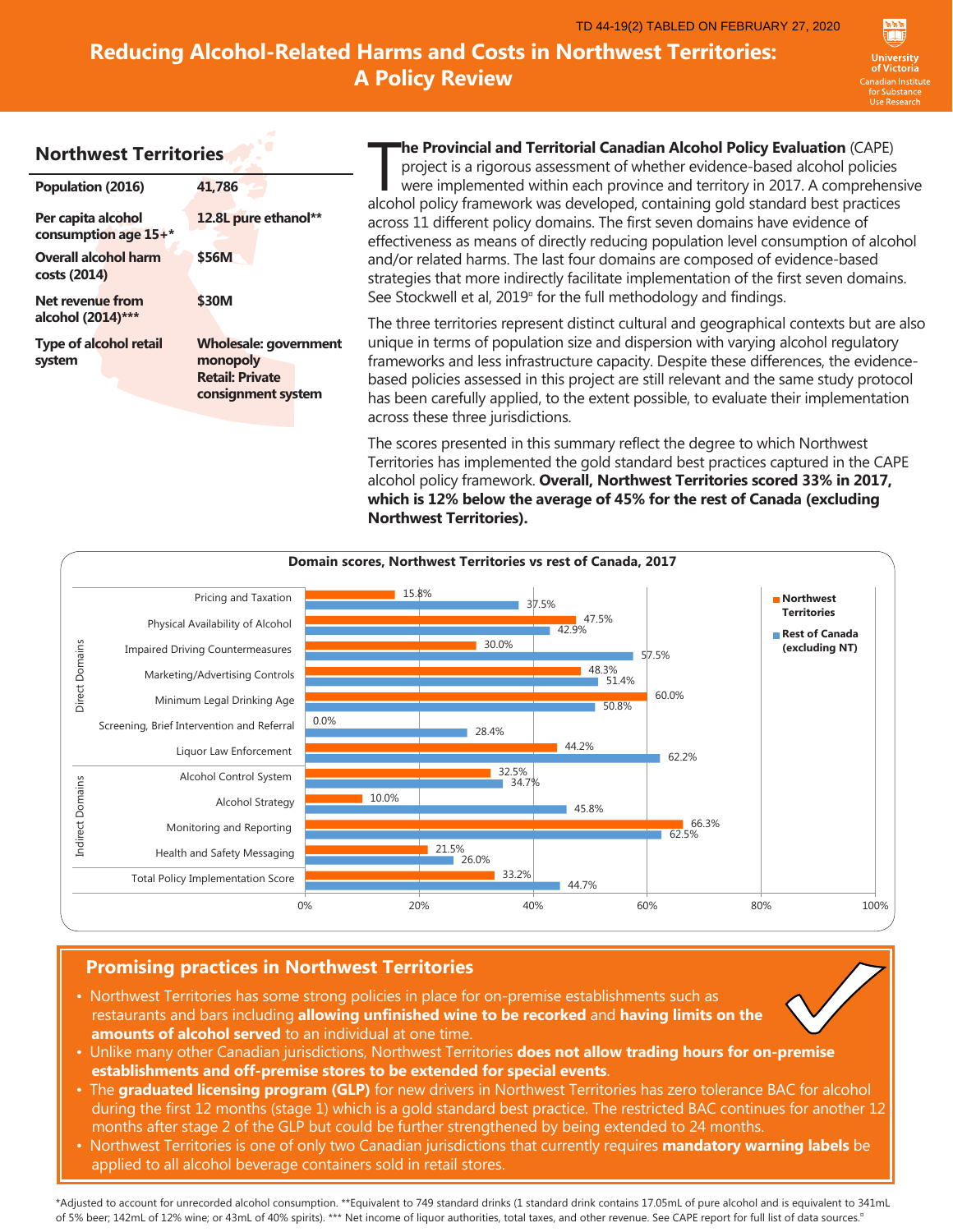# **Strengthening alcohol policies in Northwest Territories**

|                                                                                                                                                                                                             | <b>Policy Domain</b>                                             | <b>Score</b>         | suchguiching alcohol poncics in hol unvest Territorics<br><b>Selected recommendations</b>                                                                                                                                                                                                                                                                                                                                                                                                                                                                                                                                                                                                                                                     |
|-------------------------------------------------------------------------------------------------------------------------------------------------------------------------------------------------------------|------------------------------------------------------------------|----------------------|-----------------------------------------------------------------------------------------------------------------------------------------------------------------------------------------------------------------------------------------------------------------------------------------------------------------------------------------------------------------------------------------------------------------------------------------------------------------------------------------------------------------------------------------------------------------------------------------------------------------------------------------------------------------------------------------------------------------------------------------------|
|                                                                                                                                                                                                             | <b>Pricing</b><br>and Taxation                                   | 16%<br>$\mathsf F$   | Implement legislated minimum alcohol prices in Northwest Territories and set the price to at least \$1.75* per<br>standard drink for off-premise retail stores and \$3.50* per standard drink for on-premise establishments, after<br>taxes with no exceptions (*2019 prices).<br>Update all alcohol prices annually to reflect Northwest Territories-specific inflation rates to ensure alcohol does not<br>become less expensive relative to other goods over time.<br>Alcohol should be taxed at a higher rate than other consumer goods (e.g. apply a sales tax on alcohol).                                                                                                                                                              |
|                                                                                                                                                                                                             | <b>Physical</b><br><b>Availability</b>                           | 48%<br>$\mathsf F$   | Introduce legislated restrictions on outlet density and outlet placement for both on-premise establishments and off-<br>premise retail stores.<br>Limit the availability of alcohol by reducing trading hours; do not allow early morning alcohol sales (i.e. before 11:00am)<br>or late-night sales (i.e. after 8pm for off-premise retail stores and 1am for on-premise establishments) without exceptions.                                                                                                                                                                                                                                                                                                                                 |
|                                                                                                                                                                                                             | <b>Impaired</b><br><b>Driving</b><br>Counter-<br>measures        | 30%<br>F             | Strengthen the graduated licensing program (GLP) by increasing the minimum GLP start age to 16 years; enforce a<br>nighttime driving ban for stage 2 drivers and extend the zero tolerance BAC for alcohol to three years beyond the GLP.<br>Increase the minimum administrative license suspension (ALS) period for first offences from 24 hours up to 3 days<br>and include a mandatory vehicle impoundment.<br>The interlock program should be made mandatory for Criminal Code impaired driving offenders with successful<br>completion required prior to relicensing.                                                                                                                                                                    |
|                                                                                                                                                                                                             | <b>Marketing</b><br>and<br><b>Advertising</b><br><b>Controls</b> | 48%<br>F             | Implement stronger marketing restrictions in Northwest Territories beyond the Canadian Radio-television and<br>Telecommunications (CRTC) regulations that specifically protect priority populations including youth, women and girls and<br>minority groups, those in recovery from addiction.<br>Strengthen sponsorship restrictions to further limit exposure to and targeting of youth and young adults; ensure<br>coverage of advertising regulations apply to all media platforms and advertisers.<br>Appoint an independent authority responsible for enforcement with mandatory pre-screening requirements and<br>introduce an independent complaint system; disseminate alcohol health and safety messaging through social media.     |
|                                                                                                                                                                                                             | <b>Minimum</b><br>Legal<br><b>Drinking</b><br>Age                | 60%<br>$c-$          | Increase the minimum legal drinking age; give consideration to graduated drinking policies that grant phased-in<br>legal access to alcohol by limiting the amount and type of alcohol that can be purchased in specific settings between the<br>ages of 19 and 21.                                                                                                                                                                                                                                                                                                                                                                                                                                                                            |
|                                                                                                                                                                                                             | Screening,<br><b>Brief Inter-</b><br>vention/<br><b>Referral</b> | 0%<br>$\mathsf F$    | Collaborate with health care professionals to develop screening, brief intervention and referral (SBIR) practice guidelines<br>and tools to be implemented in a health care setting and online; give special consideration to remote communities<br>where internet access and regular clinical care is limited. When available, online tools can increase accessibility,<br>especially among younger populations or those not accessing health care in a clinical setting; implementation of SBIR<br>tools should be tracked in order to inform future SBIR activities.<br>Work with health care providers in order to increase the proportion of physicians or other clinical staff who routinely<br>ask adults 18+ about their alcohol use. |
|                                                                                                                                                                                                             | Liquor Law<br><b>Enforcement</b>                                 | 44%<br>$\mathsf{F}$  | Implement a risk-based licensing and enforcement (RBLE) program for off-premise consignment stores to inform<br>licensing conditions and enforcement schedules, and enhance the RBLE program for on-premise establishments by<br>including license holder characteristics and incident data to inform risk level.<br>Have a defined follow-up period for failed compliance checks at all outlets and implement a Mystery Shopper<br>program to ensure compliance with minimum drinking age laws for off-premise stores.<br>Make responsible beverage training mandatory for all staff and volunteers at on-premise establishments and off-<br>premise stores.                                                                                 |
|                                                                                                                                                                                                             | <b>Alcohol</b><br>Control<br><b>System</b>                       | 33%<br>$\mathsf F$   | Consider implementing a government-owned and -run retail network for off-premise retail stores rather than the<br>consignment model that is currently in place in Northwest Territories.<br>Have the Northwest Territories Liquor Commission report to a ministry that focuses on health and/or safety and<br>legislate earmarked funds to support prevention initiatives and health messaging.                                                                                                                                                                                                                                                                                                                                               |
|                                                                                                                                                                                                             | <b>Alcohol</b><br><b>Strategy</b>                                | 10%<br>$\mathsf F$   | Develop an alcohol-specific government-endorsed strategy that has dedicated funding and includes a range of<br>evidence-based public health and policies and is developed independently from the alcohol industry.<br>Ensure the strategy has dedicated funding, an identified leader with a public health and/or safety focus to facilitate<br>implementation, and systems in place to monitor implementation and effectiveness; update the strategy at least every<br>five years.                                                                                                                                                                                                                                                           |
|                                                                                                                                                                                                             | <b>Monitoring</b><br>and<br><b>Reporting</b>                     | 66%<br>$\mathcal{C}$ | Implement systematic tracking of alcohol-related crime data (in addition to alcohol consumption, hospitalization, and<br>alcohol-related deaths) in Northwest Territories with public reporting of all indicators at least annually through a<br>centralized system in order to support effective monitoring of trends in consumption and harms; ensure specific funding<br>and/or staff resources are available to support these monitoring initiatives.                                                                                                                                                                                                                                                                                     |
|                                                                                                                                                                                                             | Health<br>and<br><b>Safety</b><br><b>Messaging</b>               | 22%<br>$\mathsf F$   | Strengthen the messaging of the current alcohol warning by including pictorial images and having rotating<br>messages on a range of topics including health and safety, standard drink information and low-risk drinking guidelines.<br>Implement legislated health and safety messages to be displayed in all on-premise and off-premise<br>establishments, which include a variety of health-focused messages such as FASD risks and pregnancy, impaired driving<br>and injury risks, alcohol's risks to minors, low-risk drinking guidelines, and alcohol's chronic disease and health impacts.                                                                                                                                            |
| 33%<br><b>Total Policy</b><br>A comprehensive list of gold standard best practice alcohol policies is available in Appendix C<br><b>Implementation Score</b><br>F<br>of the full CAPE report <sup>"</sup> . |                                                                  |                      |                                                                                                                                                                                                                                                                                                                                                                                                                                                                                                                                                                                                                                                                                                                                               |

INDIRECT DOMAINS DIRECT DOMAINS

**INDIRECT DOMAINS** 

DIRECT DOMAINS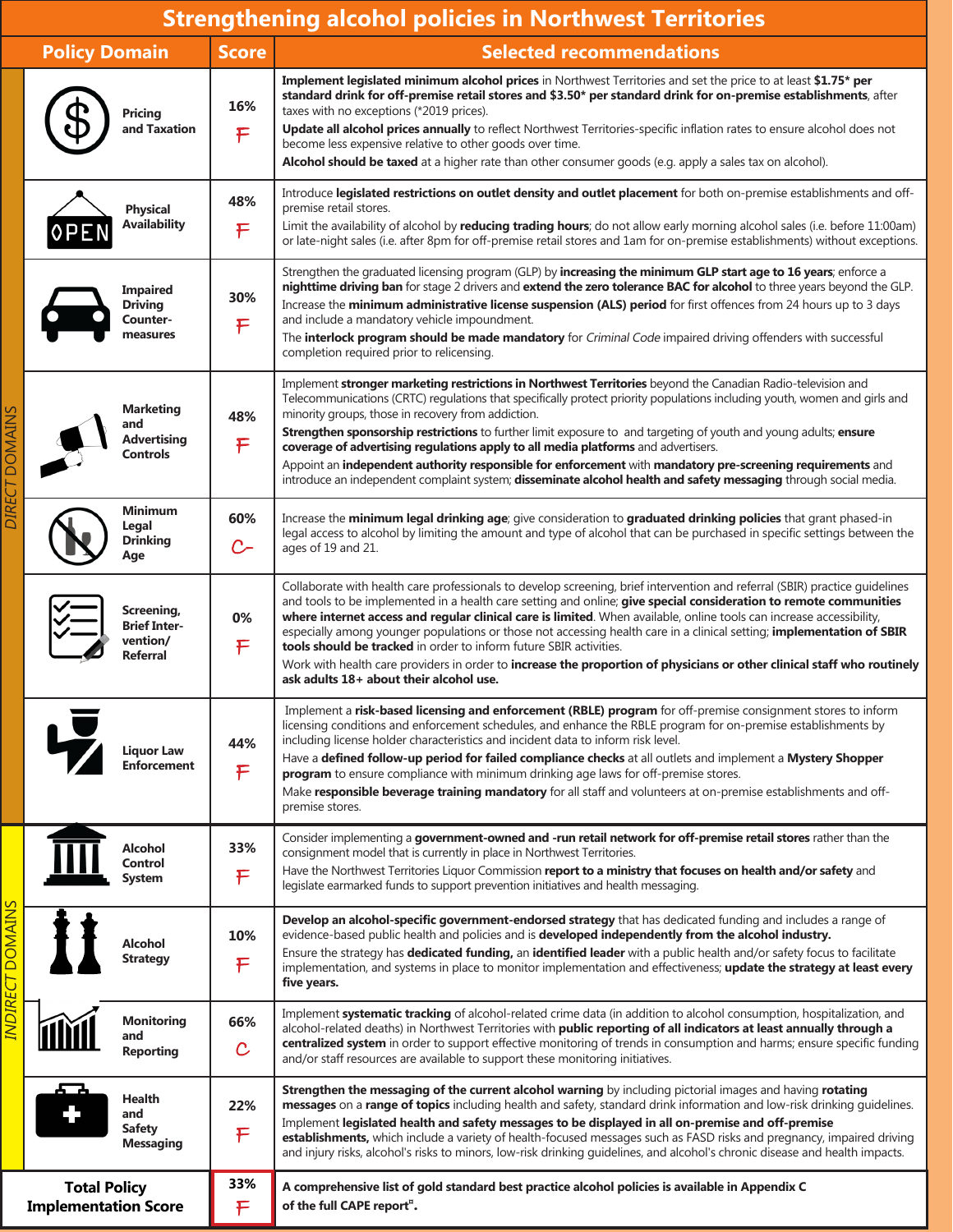

#### **Select Best Practices for Impaired Driving Countermeasures Across the Territories**

|                                                                                                       | Yukon                   | <b>Northwest</b><br><b>Territories</b> | <b>Nunavut</b>          |
|-------------------------------------------------------------------------------------------------------|-------------------------|----------------------------------------|-------------------------|
| Has a graduated licensing program (GLP) in place                                                      | $\overline{\mathsf{M}}$ | l√                                     |                         |
| .05% BAC administrative license suspension (ALS) has mandatory vehicle<br>impoundment for 1st offence |                         |                                        |                         |
| ALS period for 1st offence at least 3 days                                                            |                         |                                        |                         |
| ALS period for 2nd offence at least 7 days                                                            |                         | $\overline{\mathsf{v}}$                |                         |
| Mandatory interlock program for Criminal Code impaired driving                                        | Voluntary<br>program    | Voluntary<br>program                   | No interlock<br>program |